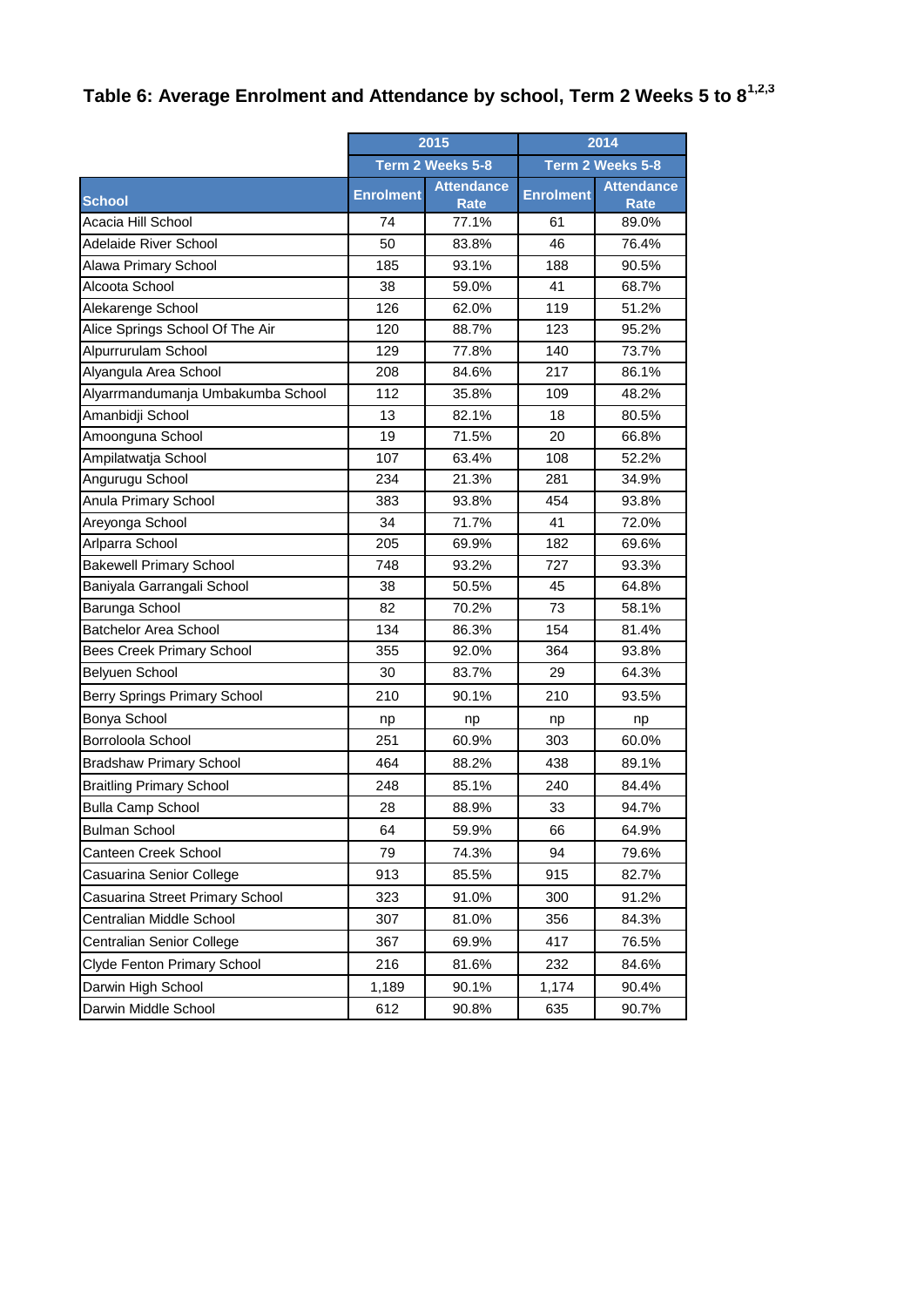|                                      | 2015             |                                  | 2014             |                                  |
|--------------------------------------|------------------|----------------------------------|------------------|----------------------------------|
|                                      |                  | Term 2 Weeks 5-8                 |                  | Term 2 Weeks 5-8                 |
| <b>School</b>                        | <b>Enrolment</b> | <b>Attendance</b><br><b>Rate</b> | <b>Enrolment</b> | <b>Attendance</b><br><b>Rate</b> |
| Docker River School                  | 37               | 49.1%                            | 37               | 52.2%                            |
| Douglas Daly School                  | np               | np                               | np               | np                               |
| Dripstone Middle School              | 550              | 90.3%                            | 602              | 91.2%                            |
| <b>Driver Primary School</b>         | 474              | 91.8%                            | 491              | 92.7%                            |
| Dundee Beach School                  | 33               | 80.6%                            | 13               | 92.6%                            |
| <b>Durack Primary School</b>         | 389              | 92.7%                            | 367              | 93.4%                            |
| <b>Elliott School</b>                | 91               | 74.0%                            | 70               | 87.4%                            |
| Epenarra School                      | 51               | 67.0%                            | 59               | 54.1%                            |
| Finke School                         | 34               | 76.9%                            | 39               | 64.5%                            |
| Gapuwiyak School                     | 296              | 46.7%                            | 259              | 56.2%                            |
| Gillen Primary School                | 255              | 85.7%                            | 280              | 85.6%                            |
| <b>Girraween Primary School</b>      | 456              | 91.7%                            | 437              | 92.2%                            |
| <b>Gray Primary School</b>           | 352              | 88.7%                            | 340              | 88.6%                            |
| Gunbalanya School                    | 285              | 53.7%                            | 329              | 53.1%                            |
| Haasts Bluff School                  | 37               | 49.9%                            | 39               | 52.7%                            |
| Harts Range School                   | 74               | 71.6%                            | 66               | 74.5%                            |
| <b>Henbury School</b>                | 99               | 85.3%                            | 96               | 87.4%                            |
| <b>Howard Springs Primary School</b> | 243              | 88.4%                            | 245              | 90.1%                            |
| Humpty Doo Primary School            | 406              | 89.7%                            | 395              | 90.3%                            |
| Imanpa School                        | 20               | 75.2%                            | 23               | 64.2%                            |
| Jabiru Area School                   | 261              | 75.9%                            | 285              | 75.7%                            |
| Jilkminggan School                   | 95               | 50.4%                            | 97               | 64.5%                            |
| Jingili Primary School               | 332              | 92.2%                            | 326              | 90.7%                            |
| Kalkaringi School                    | 153              | 58.3%                            | 168              | 61.3%                            |
| Karama Primary School                | 223              | 89.3%                            | 229              | 87.7%                            |
| Katherine High School                | 608              | 77.5%                            | 609              | 80.0%                            |
| Katherine School Of The Air          | 199              | 0.0%                             | 223              | 100.0%                           |
| Katherine South Primary School       | 386              | 88.6%                            | 385              | 87.0%                            |
| Kiana School                         | 13               | 49.4%                            | 16               | 85.1%                            |
| Kintore Street School                | 28               | 70.7%                            | 26               | 80.6%                            |
| Lajamanu School                      | 202              | 62.2%                            | 216              | 54.2%                            |
| Laramba School                       | 71               | 71.3%                            | 59               | 66.7%                            |
| Larapinta Primary School             | 282              | 87.5%                            | 287              | 87.7%                            |
| Larrakeyah Primary School            | 379              | 92.5%                            | 368              | 92.6%                            |
| Leanyer Primary School               | 550              | 92.1%                            | 521              | 93.3%                            |
| Ludmilla Primary School              | 119              | 87.8%                            | 146              | 87.6%                            |
| MacFarlane Primary School            | 216              | 82.3%                            | 202              | 83.3%                            |
| Malak Primary School                 | 259              | 91.4%                            | 274              | 87.8%                            |
| Mamaruni School                      | 51               | 66.9%                            | 57               | 71.1%                            |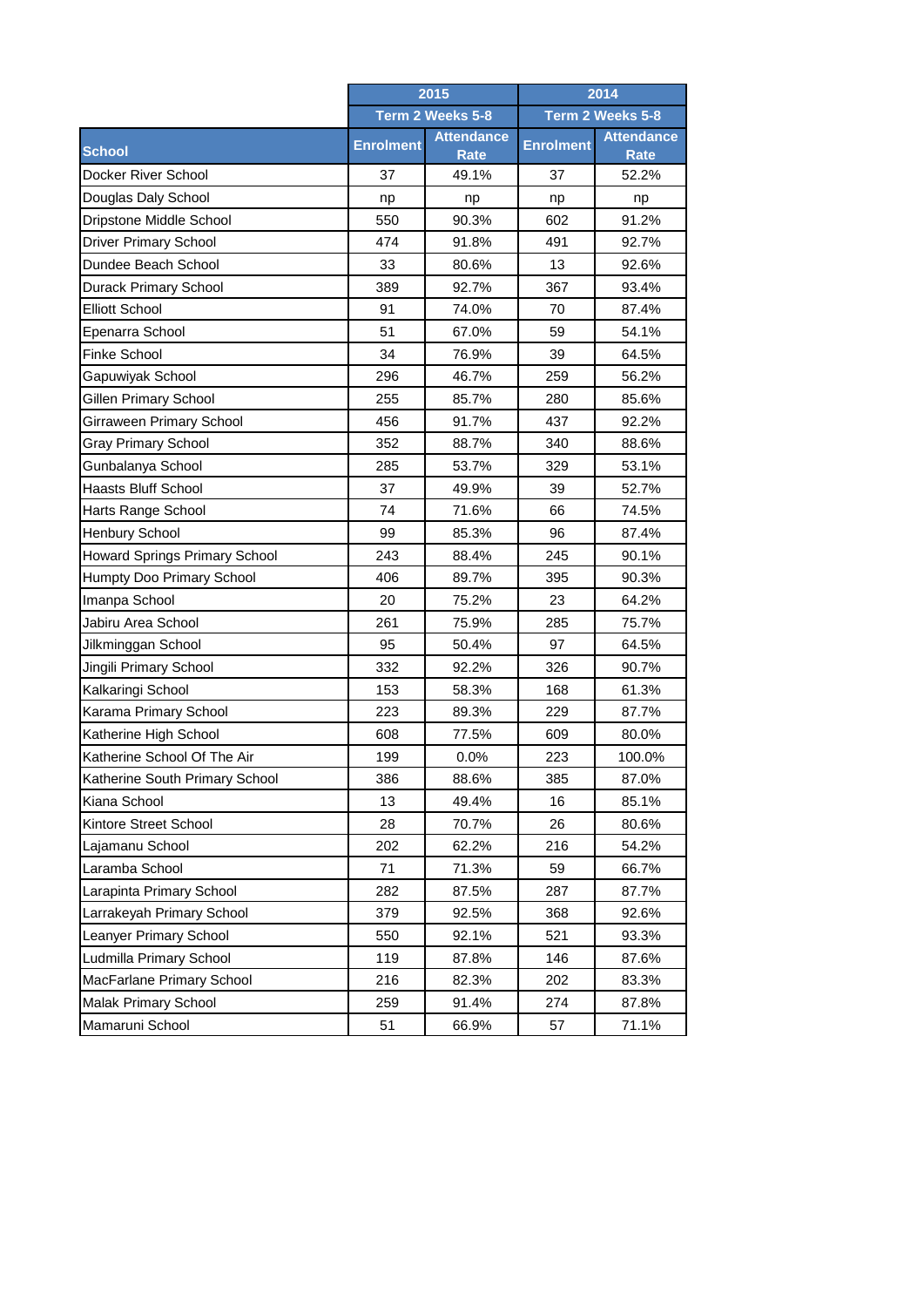|                                          | 2015             |                                  | 2014             |                                  |
|------------------------------------------|------------------|----------------------------------|------------------|----------------------------------|
|                                          |                  | Term 2 Weeks 5-8                 |                  | Term 2 Weeks 5-8                 |
| <b>School</b>                            | <b>Enrolment</b> | <b>Attendance</b><br><b>Rate</b> | <b>Enrolment</b> | <b>Attendance</b><br><b>Rate</b> |
| Maningrida College                       | 657              | 49.0%                            | 689              | 52.0%                            |
| Manunda Terrace Primary School           | 195              | 88.6%                            | 210              | 85.8%                            |
| Manyallaluk School                       | 20               | 77.0%                            | 18               | 76.3%                            |
| Mataranka School                         | 41               | 90.0%                            | 45               | 90.7%                            |
| Mbunghara School                         | np               | np                               | 13               | 60.3%                            |
| Middle Point School                      | 25               | 92.9%                            | 23               | 88.8%                            |
| Milikapiti School                        | 75               | 83.8%                            | 77               | 83.4%                            |
| Milingimbi School                        | 347              | 57.6%                            | 344              | 55.5%                            |
| Millner Primary School                   | 183              | 87.5%                            | 211              | 89.9%                            |
| Milyakburra School                       | 35               | 55.9%                            | 38               | 65.8%                            |
| Minyerri School                          | 154              | 75.2%                            | 198              | 77.4%                            |
| Moil Primary School                      | 262              | 89.5%                            | 306              | 90.0%                            |
| Moulden Primary School                   | 363              | 84.1%                            | 361              | 84.7%                            |
| Mount Allan School                       | 62               | 64.5%                            | 68               | 63.6%                            |
| Mulga Bore School                        | 25               | 35.9%                            | 29               | 66.2%                            |
| Murray Downs School                      | 25               | 76.0%                            | 25               | 86.6%                            |
| Mutitjulu School                         | 32               | 52.7%                            | 37               | 56.5%                            |
| Nakara Primary School                    | 525              | 89.4%                            | 538              | 94.6%                            |
| Nemarluk School                          | 145              | 87.7%                            | 144              | 88.6%                            |
| <b>Neutral Junction School</b>           | 30               | 65.4%                            | 16               | 83.9%                            |
| Newcastle Waters School                  | np               | np                               | np               | np                               |
| Nganambala School                        | 26               | 85.9%                            | 18               | 86.5%                            |
| Nganmarriyanga School                    | 121              | 67.4%                            | 129              | 60.2%                            |
| Ngukurr School                           | 312              | 73.4%                            | 309              | 73.5%                            |
| Nhulunbuy High School                    | 189              | 78.6%                            | 221              | 83.9%                            |
| Nhulunbuy Primary School                 | 411              | 85.4%                            | 523              | 88.7%                            |
| Nightcliff Middle School                 | 277              | 87.6%                            | 271              | 84.7%                            |
| Nightcliff Primary School                | 512              | 91.3%                            | 495              | 90.4%                            |
| Northern Territory Open Education Centre | 419              | 100.0%                           | 549              | 100.0%                           |
| Ntaria School                            | 186              | 62.2%                            | 196              | 67.1%                            |
| Numbulwar School                         | 169              | 61.1%                            | 158              | 57.9%                            |
| Nyirripi School                          | 34               | 55.2%                            | 43               | 52.9%                            |
| <b>Palmerston Senior College</b>         | 480              | 81.0%                            | 449              | 79.8%                            |
| Papunya School                           | 120              | 63.7%                            | 116              | 71.6%                            |
| Parap Primary School                     | 514              | 93.4%                            | 501              | 93.9%                            |
| Peppimenarti School                      | 36               | 89.2%                            | 39               | 90.4%                            |
| Pigeon Hole School                       | 21               | 83.0%                            | 30               | 86.1%                            |
| Pine Creek School                        | 47               | 68.6%                            | 33               | 74.9%                            |
| Pularumpi School                         | 69               | 78.5%                            | 78               | 84.1%                            |